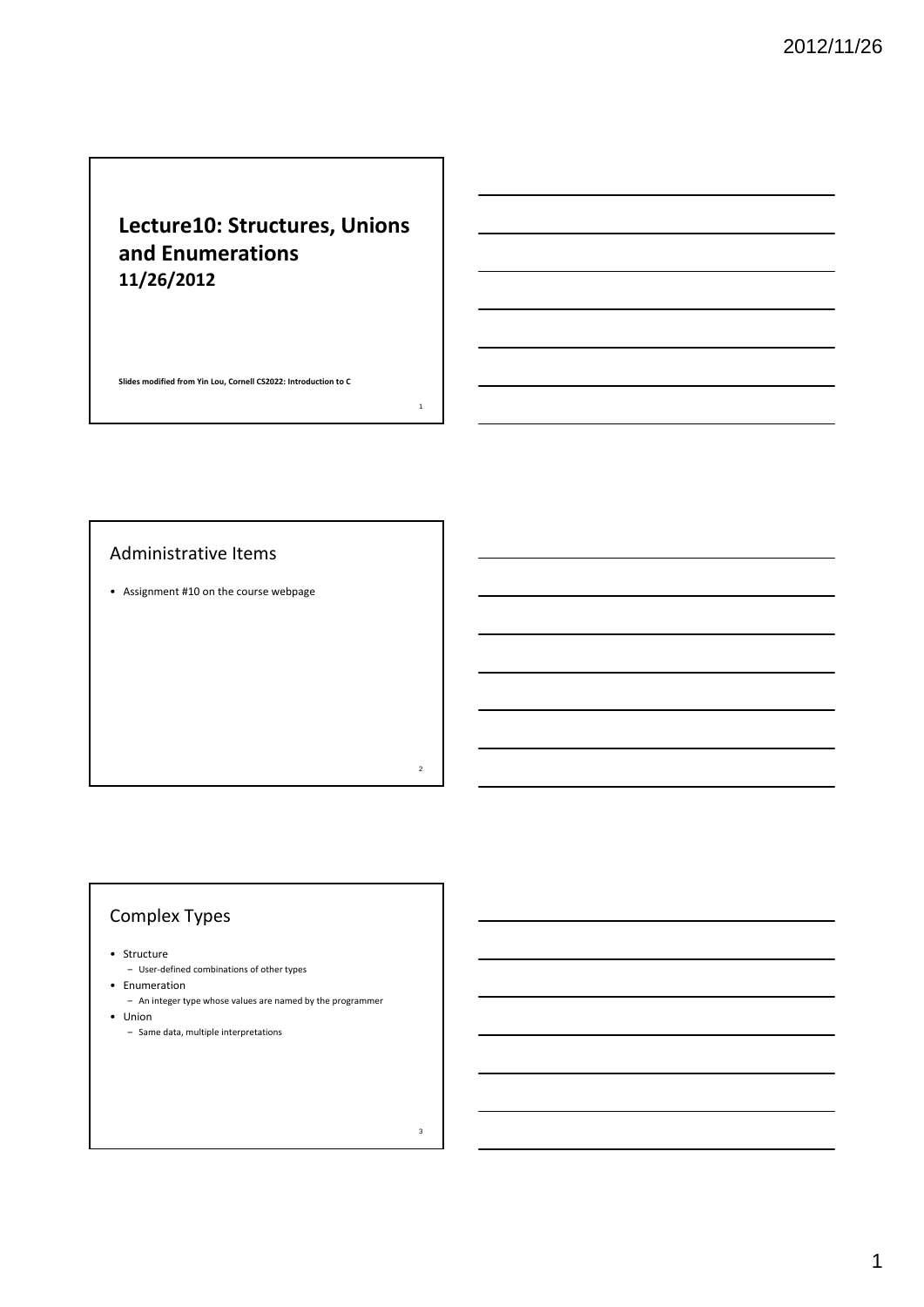



#### Structure Syntax 5 To define a structure Definition struct structure\_name { /\* list of variable declarations \*/  $\vert$  }; To declare a variable of the new structure type Example void main() { struct structure\_name variable\_name; } The struct keyword is required in both places

#### Initializing Structure Variable

```
#define NAME_LEN 20
 struct part {
int number;
      char name[NAME_LEN+1];
int on_hand;
};
 int main() {<br>
struct part part1 = {528, "Disk drive", 10};<br>
struct part part2 = {.number=914, .name="Printer cable",<br>
.on_hand=5};
      struct part part3;
part3.number = 321;
strcpy(part3.name, "Computer Display");
part3.on_hand = 8;
}
```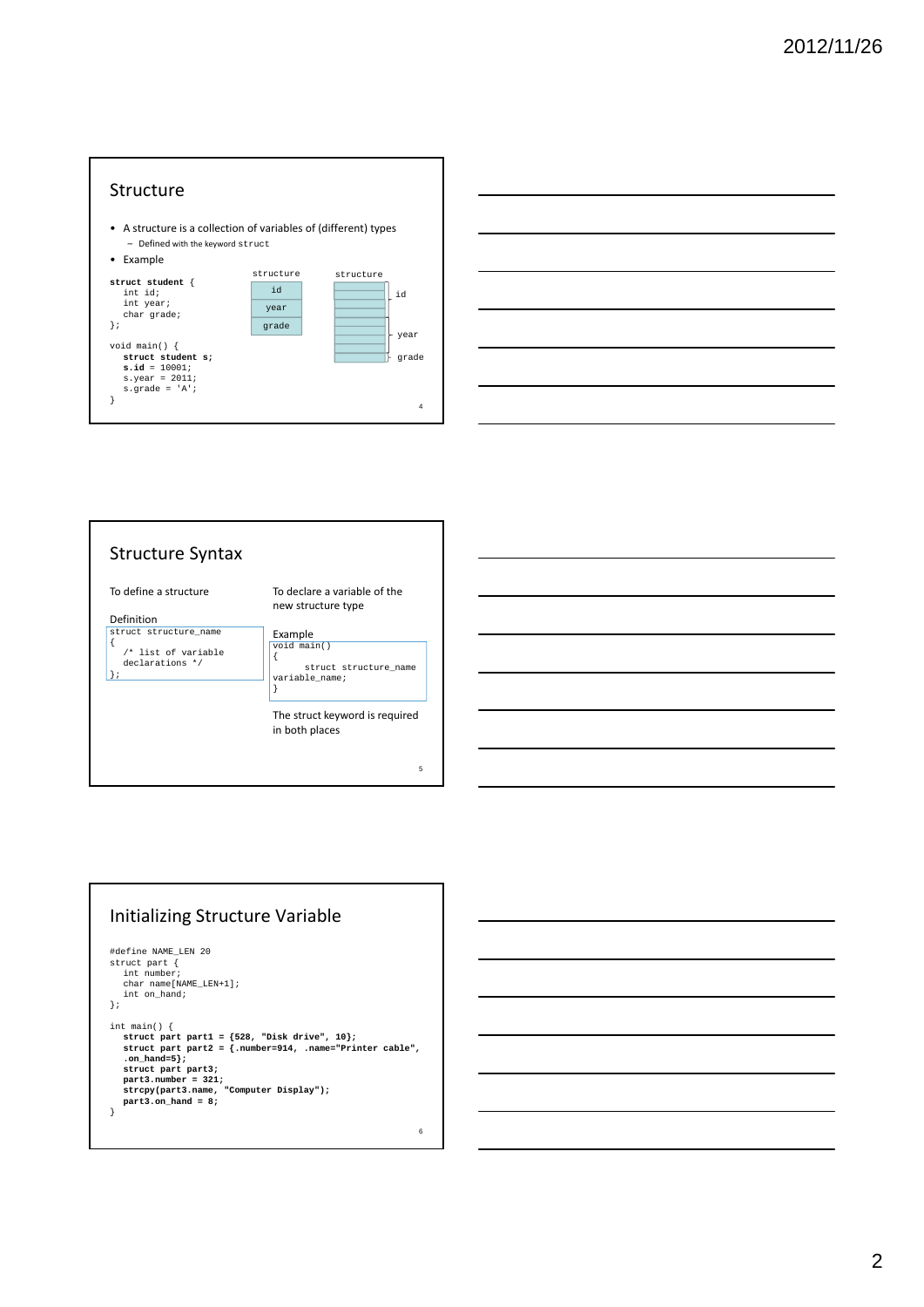#### Operations on Structure

#define NAME\_LEN 20 struct part { int number; char name[NAME\_LEN+1]; int on\_hand; }; int main() { struct part part1 = {528, "Disk drive", 10}; struct part part2 = {914, "Printer cable", 5}; struct part temp; **temp = part1; part1 = part2; part2 = temp;**

printf("Part number: %d\n", **part1.number**); printf("Part name: %s\n", part1.name); printf("Quantiy on hand: %d\n", part1.on\_hand); return 0;

7

8

9

#### Defining Structure Types

struct part { int number; char name[NAME\_LEN+1]; int on\_hand; };

part temp; **/\* wrong, part is just the structure name, \* not a type \*/**

**struct part temp; /\* okay \*/**

# Defining Structure Types: typedef **typedef struct {** int number; char name[NAME\_LEN+1]; int on\_hand; **} Part; /\* now Part becomes the name of \* a type. Use it in the same way \* as other built-in types \*/ Part part1, part2;**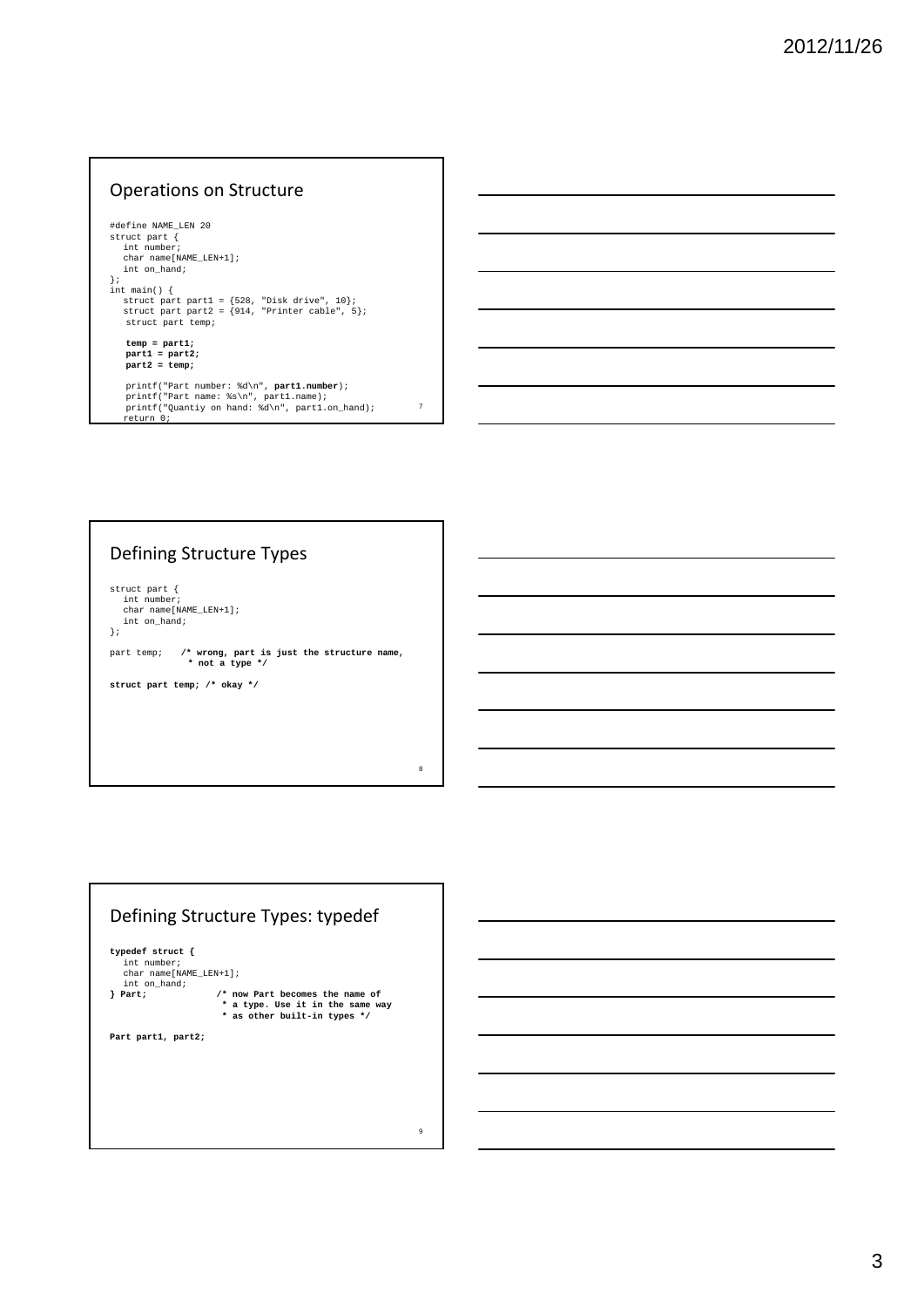#### Structures as Arguments

```
struct part {
    int number;
     char name[NAME_LEN+1];
int on_hand;
};
void print_part(struct part p)
{
       printf("Part number: %d\n", p.number);
printf("Part name: %s\n", p.name);
printf("Quantiy on hand: %d\n", p.on_hand);
}
 int main() {<br>
struct part part1 = {528, "Disk drive", 10};<br>
print_part(part1);<br>
?<br>
}
```
#### Structures as Return Values

}

```
struct part {
int number;
char name[NAME_LEN+1];
   int on_hand;
};
struct part build_part(int number, char *name, int on_hand) {
       struct part p;
p.number = number;
strcpy(p.name, name);
p.on_hand = on_hand;
return p;
}
 int main() {
struct part part1;
part1 = build_part(528, "Disk drive", 10);
    return 0;
                                                                                                11
```
# Nested Structures struct person name { char first[NAME\_LEN+1]; char middle\_initial; char last[NAME\_LEN+1]; }; struct student { **struct person\_name name;** int id, age; char sex; };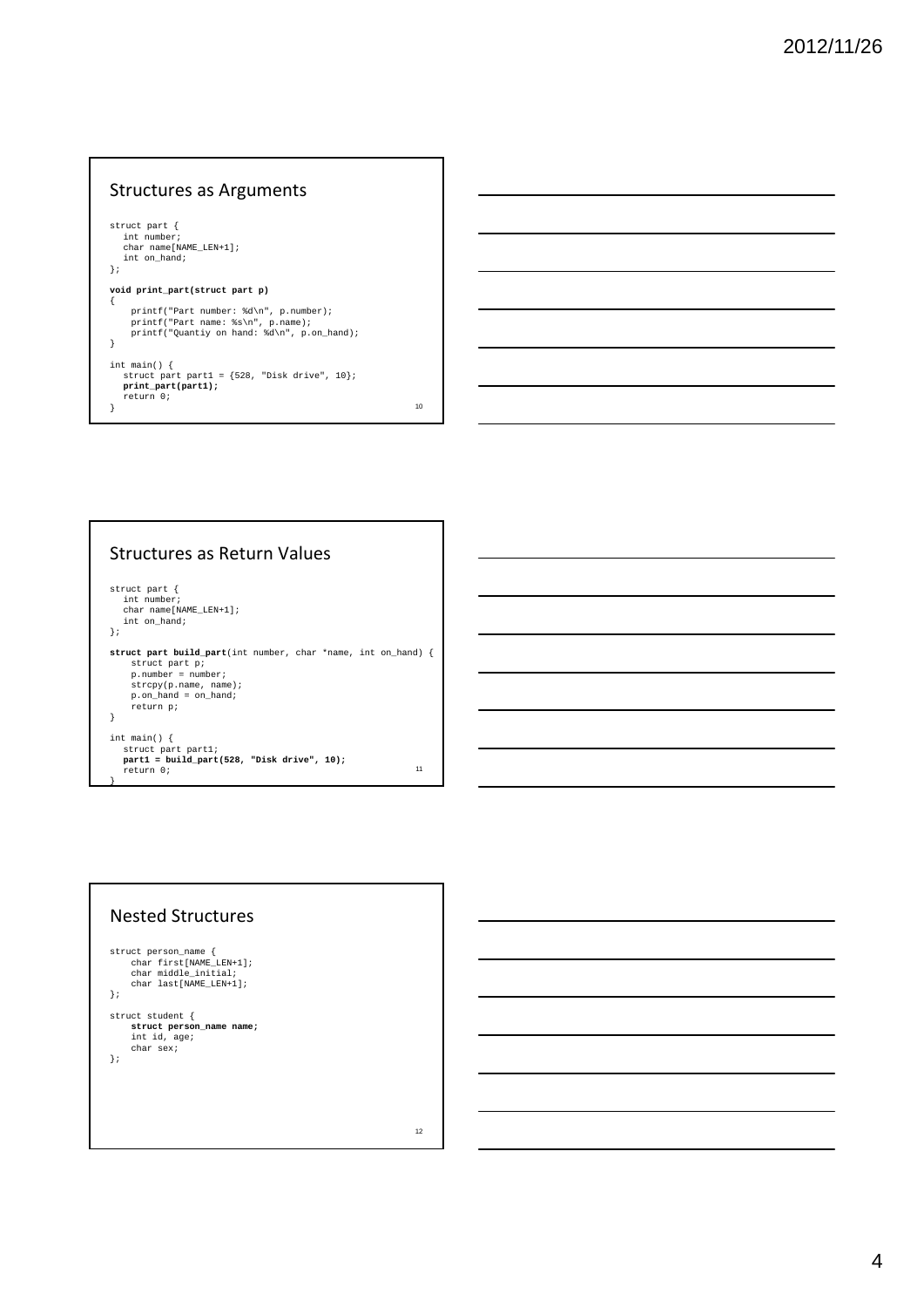### Array of Structures

struct part { int number; char name[NAME\_LEN+1]; int on\_hand; };

int main() { struct part inventory[100]; }

13

#### In‐Class Exercise 10.1

Maintain a parts database for a warehouse. the program is built around an array of structures, with each structure containing information, part number, and quantity – about one part. Our program will support the following operations:

- void insert(): Ask the user to add information about a new part number, part name, and initial quantity on hand.

- void print(): Print all the parts in a database. - void search(): Ask th user to enter a part number. If the part exists, print the name and quantity on hand. If not, print an error message.

Your program ought to have the following input & output (next slide): 14

| In-Class Exercise #1                                                                                             |                                                                     |    |
|------------------------------------------------------------------------------------------------------------------|---------------------------------------------------------------------|----|
| Enter operation code: i<br>Enter part number: 528<br>Enter part name: Disk drive<br>Enter quantity on hand: 10   |                                                                     |    |
| Enter operation code: s<br>Enter part number: 528<br>Part name: Disk drive<br>Quantity on hand: 10               |                                                                     |    |
| Enter operation code: s<br>Enter part number: 914<br>Part not found.                                             |                                                                     |    |
| Enter operation code: i<br>Enter part number: 914<br>Enter part name: Printer cable<br>Enter quantity on hand: 5 |                                                                     |    |
| Enter operation code: p<br>Part number Part Name<br>528<br>Disk drive<br>914                                     | Quantity on Hand<br>$\mathbf{R}$<br>Printer cable<br>$\overline{5}$ |    |
| Enter operation code: q                                                                                          |                                                                     | 15 |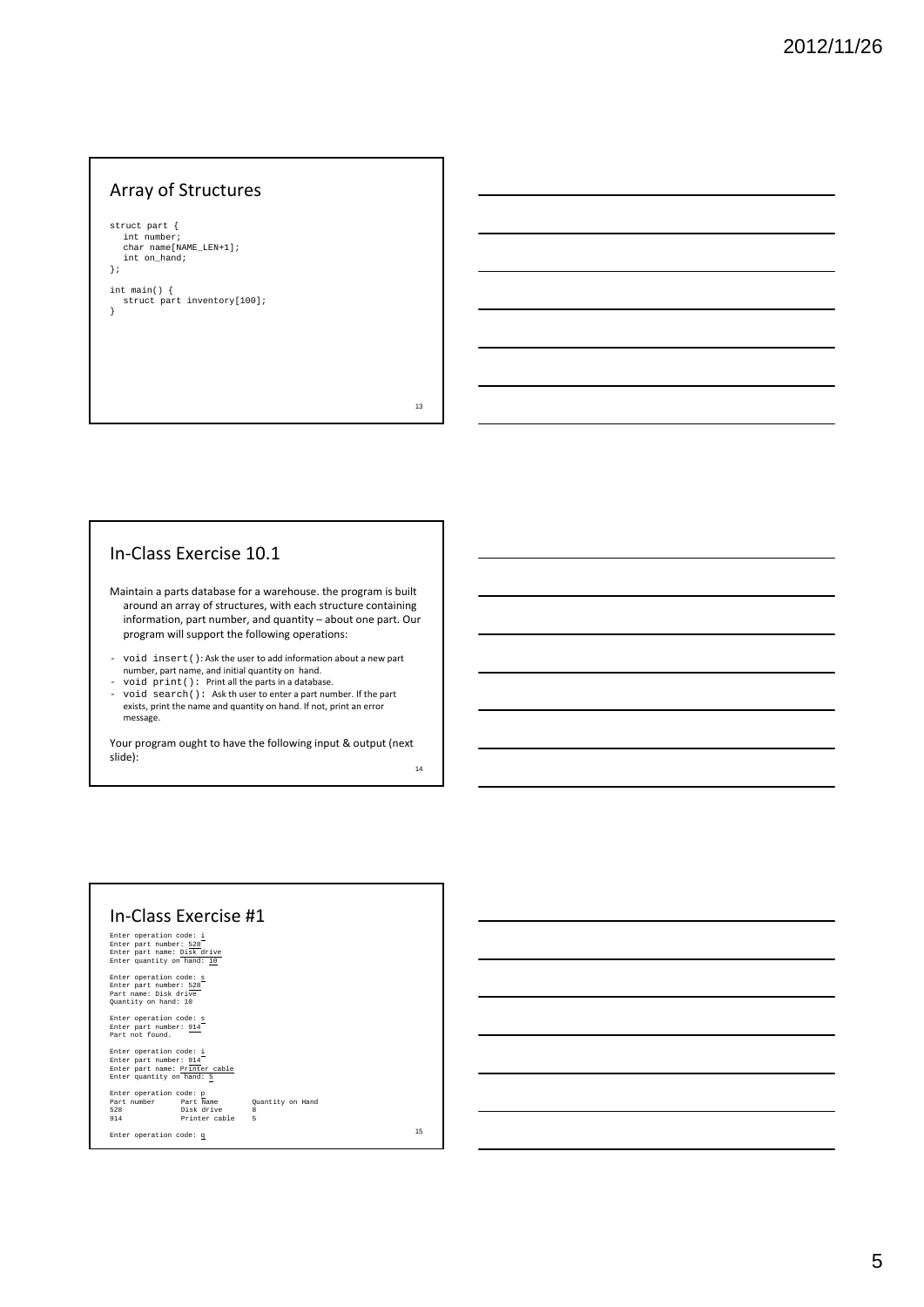#### Pointers to Structures typedef struct { char name[10000]; int id; } person; void print\_person(person \*p) { printf("%d %s\n", **p->id**, **p->name**); **/\* same as (\*p).id and (\*p).name \*/** } void main() { person a = {"Mike Smith", 1234}; print\_person(&a);  $\vert \cdot$ 16

# Union

• A union is like struct has many members, possible of different types. Computer allocates only enough space for the largest of its member.